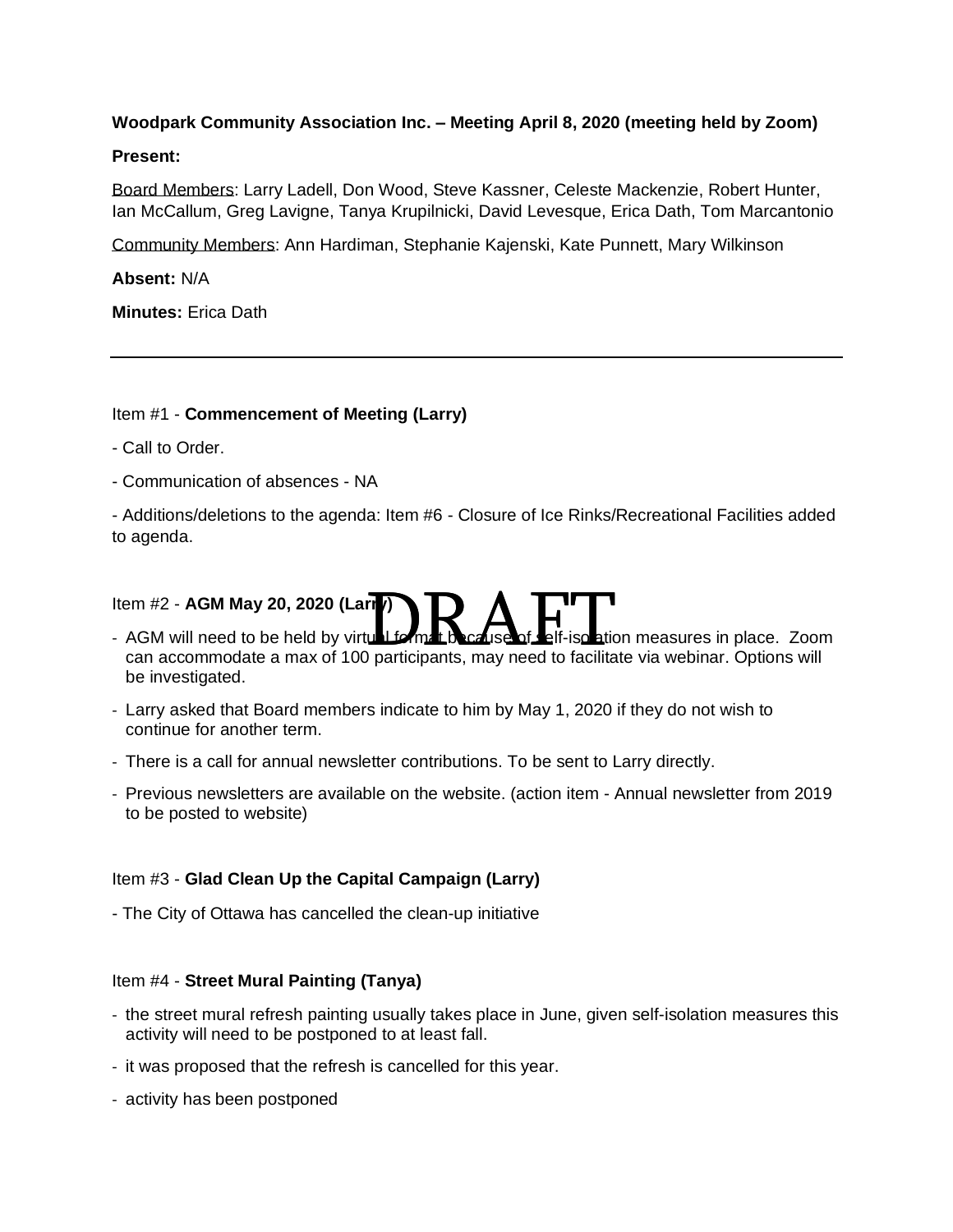### Item #5 - **2175 Carling Avenue Parkette (Celeste/Various)**

- the new residential development slated for site will include some type of parkette (south end of Ancaster)
- meeting held on March 17th to discuss options for space.
- WCA did not provide a position, a resident on Ancaster very concerned and spoke to what might occupy space directly across from his home.
- Councillor Kavanagh posted possible options/renderings on Facebook (community association was not given direct/prior notice)
- Larry will contact Councillor's office to raise concern about lack of contact with community association on item and to determine timelines for providing community input
- Celeste will take the lead on gathering wishlist for parkette
- It is essential that whatever option is chosen the area allows for cycle, pedestrian, wheelchair/stroller accessibility and does not allow for vehicle thruway traffic; needs more than chainlink closure.
- question raised as to whether the community association would be able to inherit the cost of snow removal.



- Rob drafted a letter to send related to the closure of ice rinks nearest to Woodpark
- the board discussed when to send the letter and to whom it should be addressed.
- The City of Ottawa has published the Recreation Facility Infrastructure Standards and Strategy ([link](https://engage.ottawa.ca/recreation-facility-infrastructure-standards))
- as budgets will be impacted by current economic issues letter will be sent in near future, to be addressed to the Manager of the Parks and Rec Dept, appropriate committee Chair and Councillor Kavanagh.

### Item #7 - **Community Garden Update (Celeste)**

- **t**here is an issue with placement of the permanent pathway intended to run north/south to Lincoln Fields station
- the community garden asked that the pathway be moved further to the west (received approval from NCC)
- gardeners will be able to continue to garden throughout LRT construction period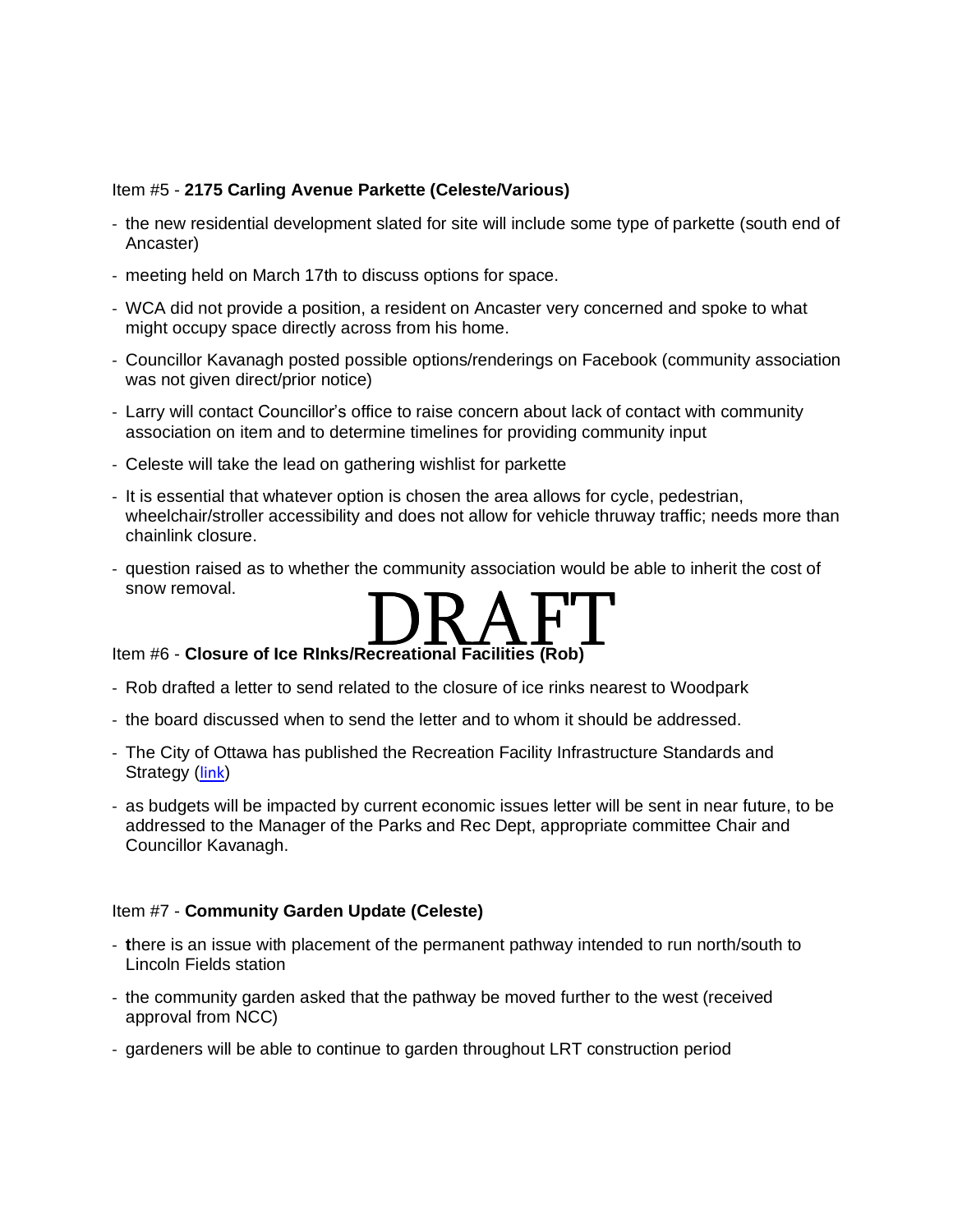- currently the community garden has been listed as a prohibited gathering space during pandemic measures, there has been a move to have community gardens classified as food production space allowing for continued use.

## Item #8 - **Stage 2 LRT Updates (Don/Celeste)**

- Don and Celeste attended a two hour meeting (virtual) where little new information was discussed, LRT2 group has been mainly focused on east end stops (fewer stops compared to west end)
- the LRT2 group will be taking some input from community association; however, no promises were made that community would have input into many facets of the build. Much of the decision making will be determined by consortium.
- stakeholder groups (communities/community associations) might be used to negotiate ongoing build issues such as traffic and noise issues.
- the LRT2 group could not give any timelines
- Celeste suggested that more information should be made available to the public on the LRT2 website.
- should be considered. There is much concern over how/where there will be access to the LF transit stop(s). - the LRT2 group is undertaking an accessibility study and the bridge from LF site to Riocan should be considered. There is much concern over hour where there will be access to the L transit stop(s).

### Item #9 - **Carling Woodroffe Rescue Coalition (Ian)**

- CWRC held meeting before March break, just before lockdown Ian sent a message to Councillor Kavanagh requesting that a few of the CWRC recommendations were approved before funding clawback.
- Ian met with staff on April 6th, several items got a quiet endorsement ie continued use of transit way; however, the city does not take this decision. Additionally, the city supported revisiting the Stantec report
- there is a need to start the conversation with both Federal MP and Provincial MPP offices
- the coalition needs to broaden it's support and will reach out the QTN community association president to discuss
- next steps TBD
- Onsite observation of traffic congestion and safety issues to take place post self-isolation measures.

### Item #10 - **COVID-19 Community Support Initiatives (Larry/various)**